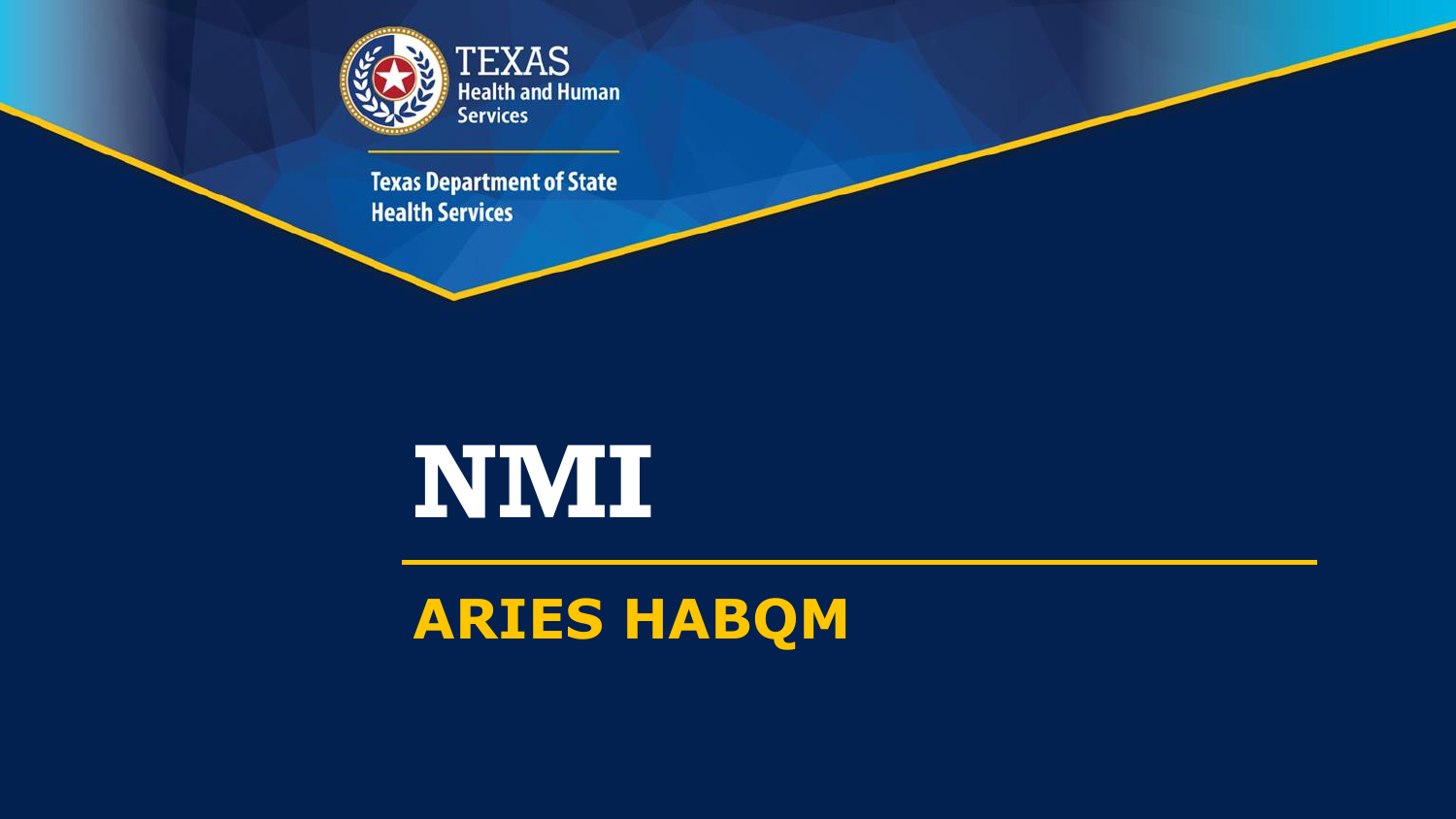# **Not Medically Indicated (NMI)**



- Intent
- •Working Definition
- •HAB Measures Affected
- •Potential Benefits and Risks
- •QM Plan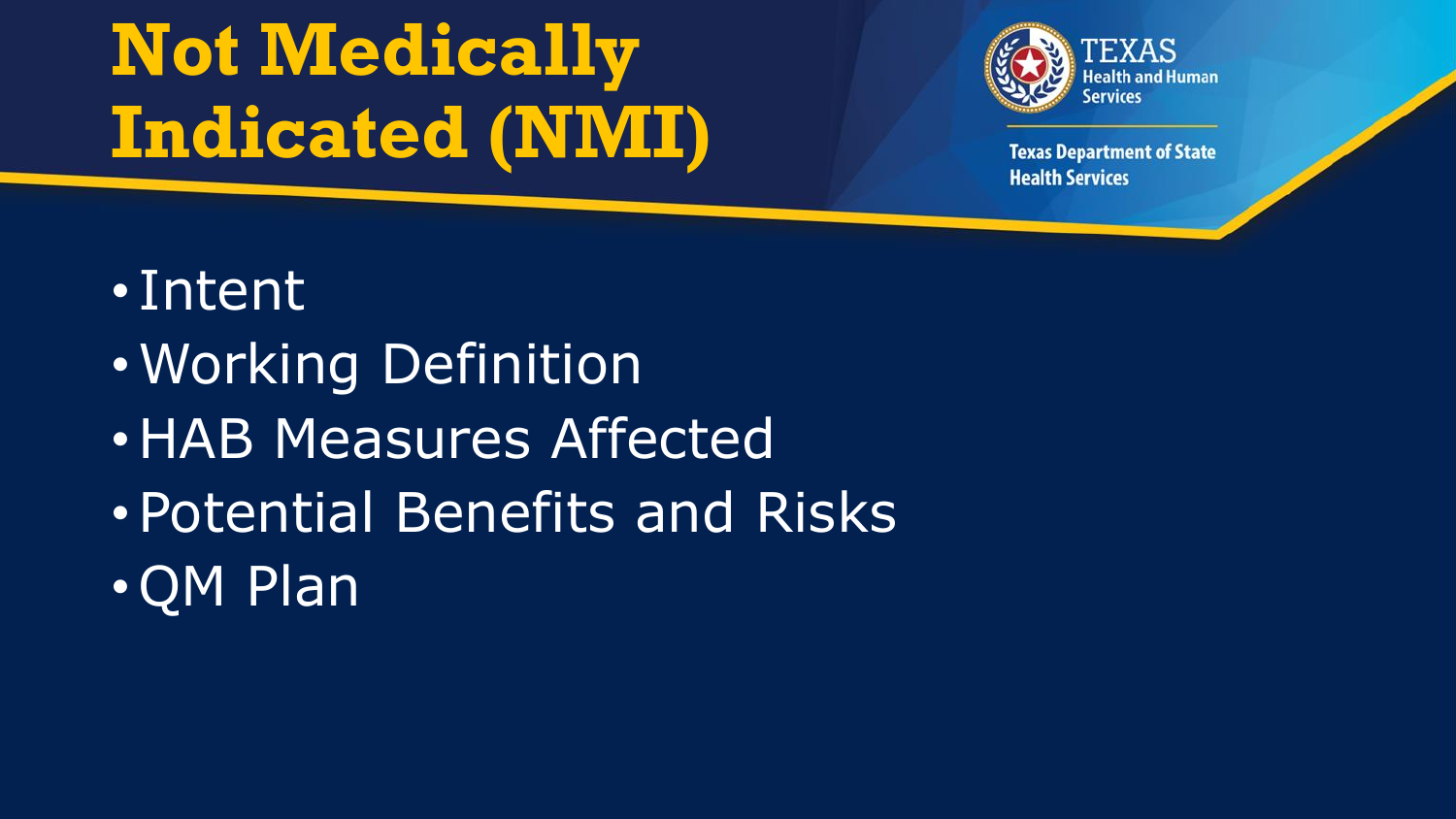### **Intent**

#### **Capture the Exercise of Professional Judgment that is HAB Non-Conforming**

- Align ARIES to physician practice
- Allow for accurate collection of data
- "Sensitize" ARIES to patient need
- Increase understanding of practice
- Better reflect outcomes in HABQM reports
- Not an endorsement of practice

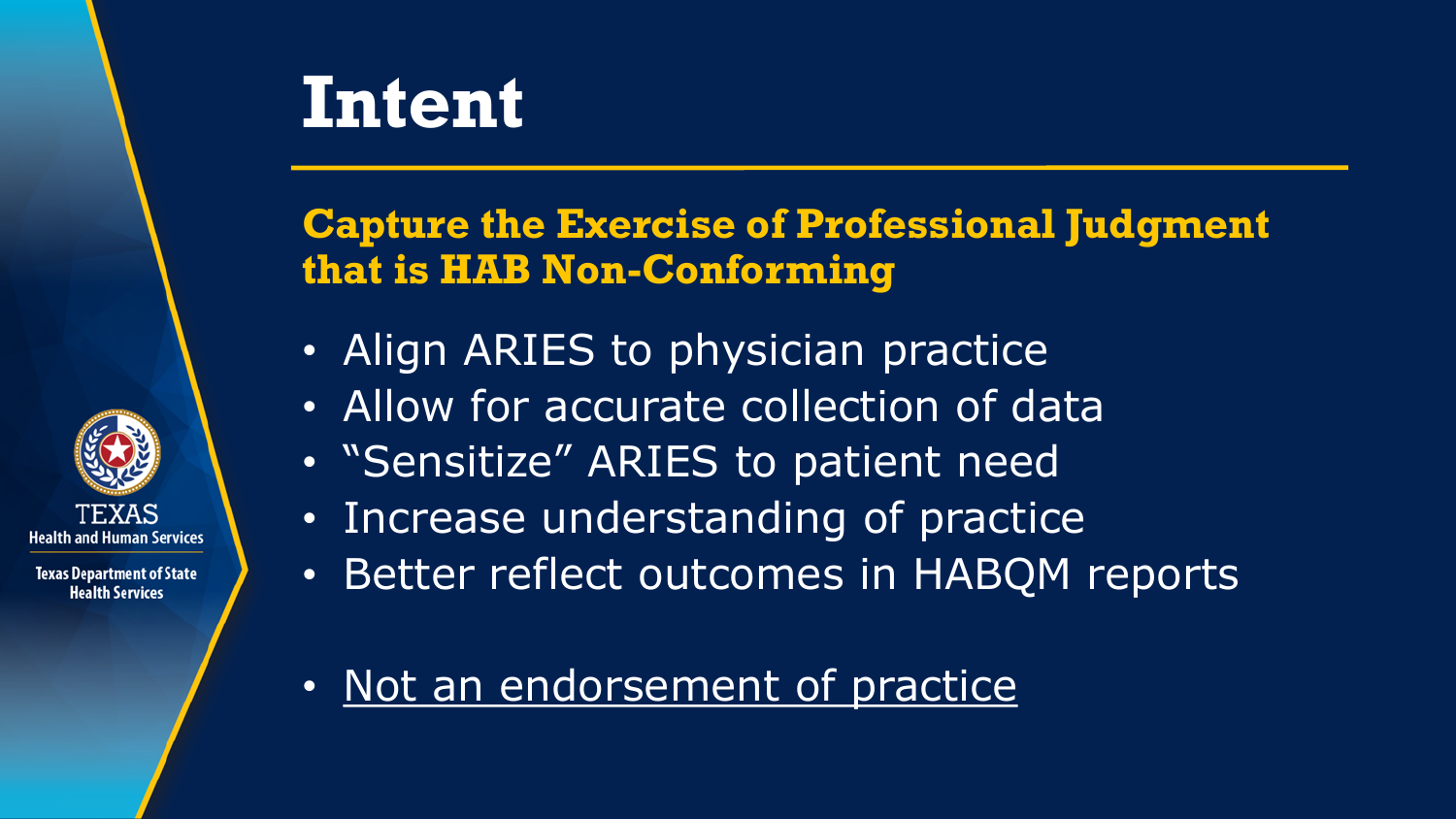# **Working Definition**

- Any treatment a physician determines in the exercise of their professional judgment would:
	- Be ineffective for producing desired physiological effect that the patient desires or expects; or
	- Produce no effects that can reasonably be expected to be experienced by patient as furthering their expressed and medically obtainable goals; or
	- Cause harm to the patient significantly disproportionate to the benefit

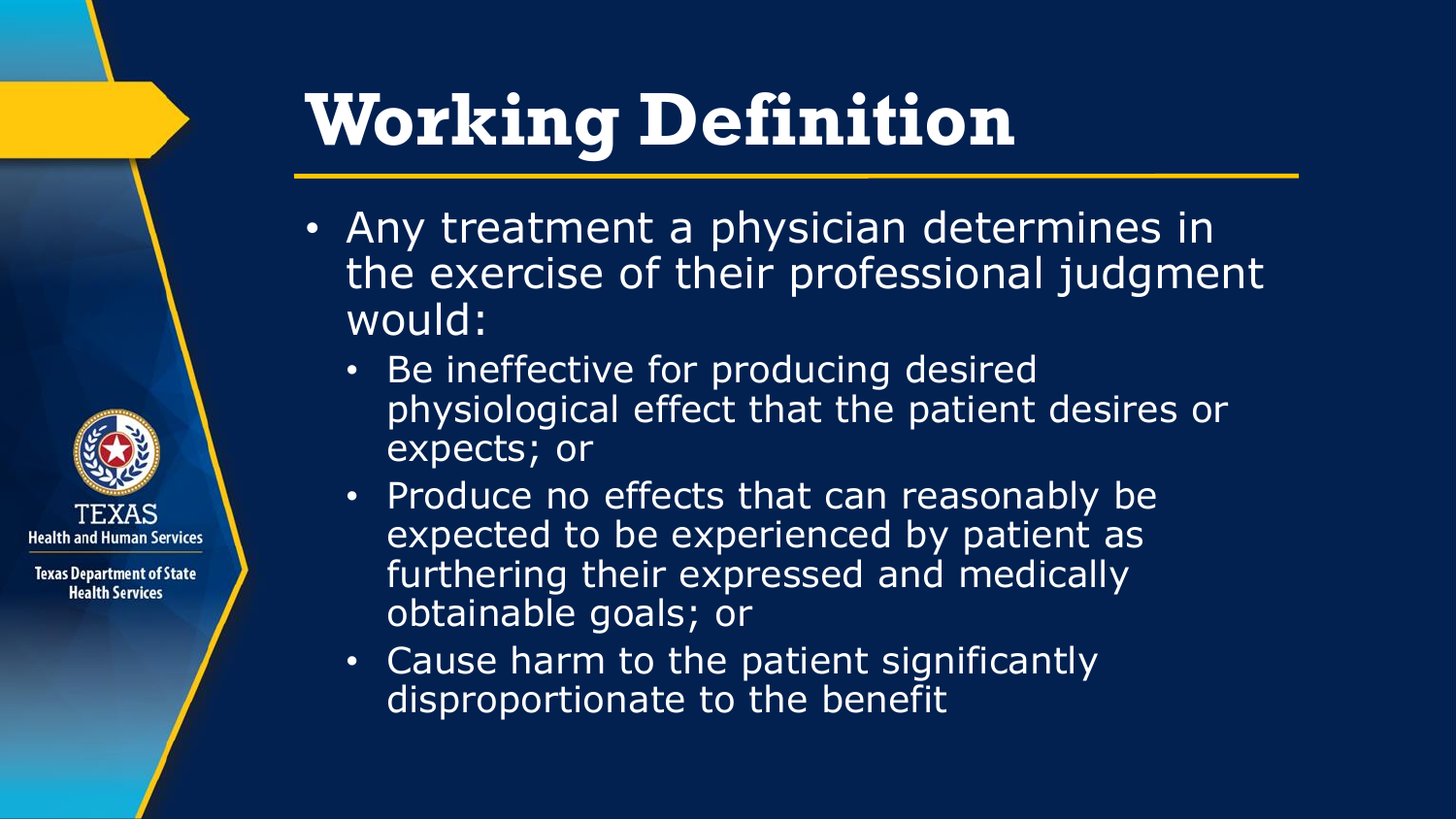

**Texas Department of State Health Services** 

# **HAB Measures Affected**

1.PCP Prophylaxis 2.Hepatitis B Vaccination 3.Substance Abuse Screening 4.Mental Health Screening 5.Received Cervical PAP Smear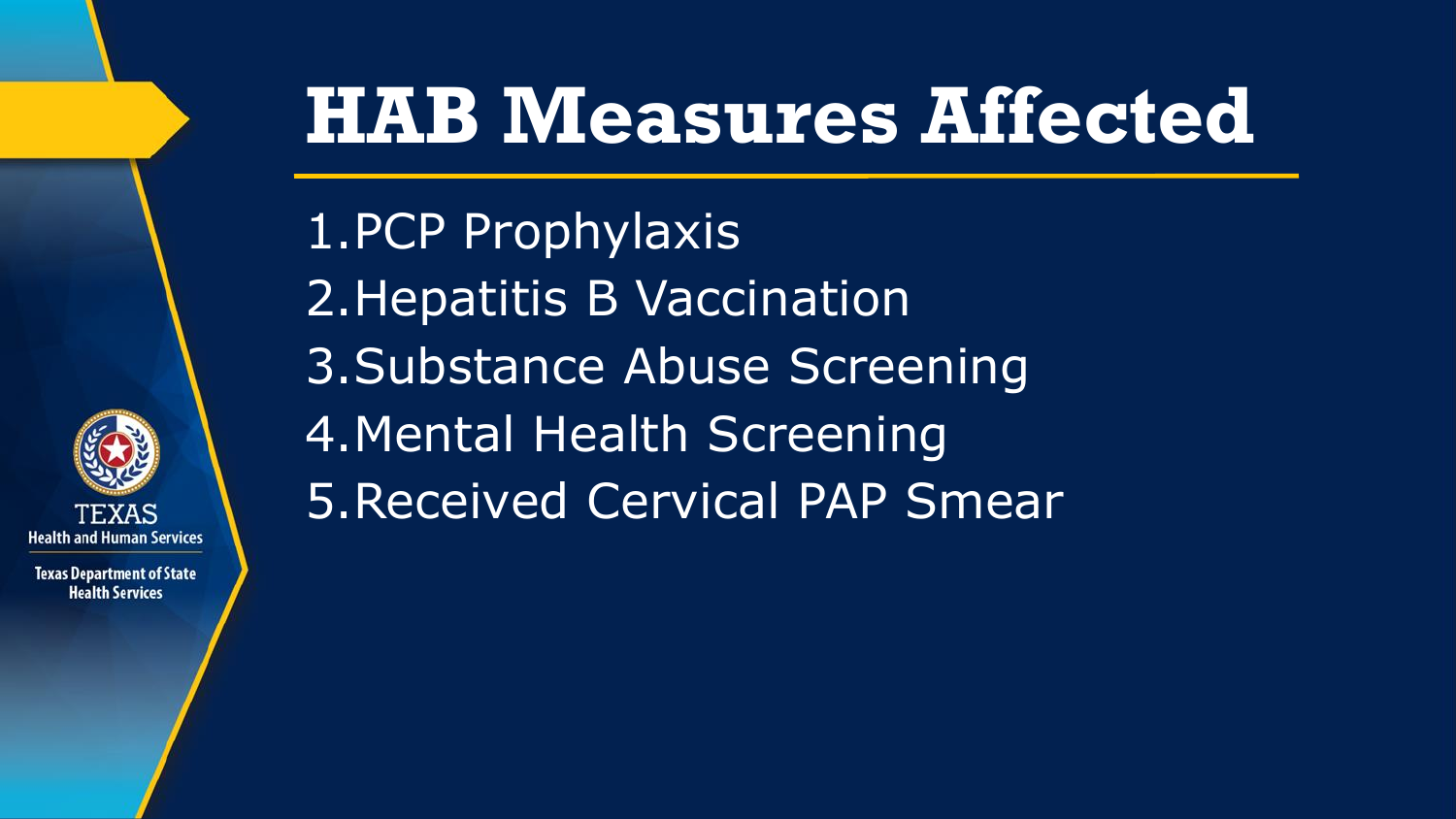### **Potential Benefits and Risks**

#### **Known Risks**



- Overlapping Terminology (End of Life Care, Contraindications, Non-Beneficial Treatment, Inappropriate Care)
- Increased data and monitoring burden
- Not currently receiving NMI from all EMRs
- Created potential means to game HAB QM
- Confusing NMI as a tacit endorsement of bad practice
- No specific training conducted on this element
- May not be useful/valuable data
- Unknown-unknowns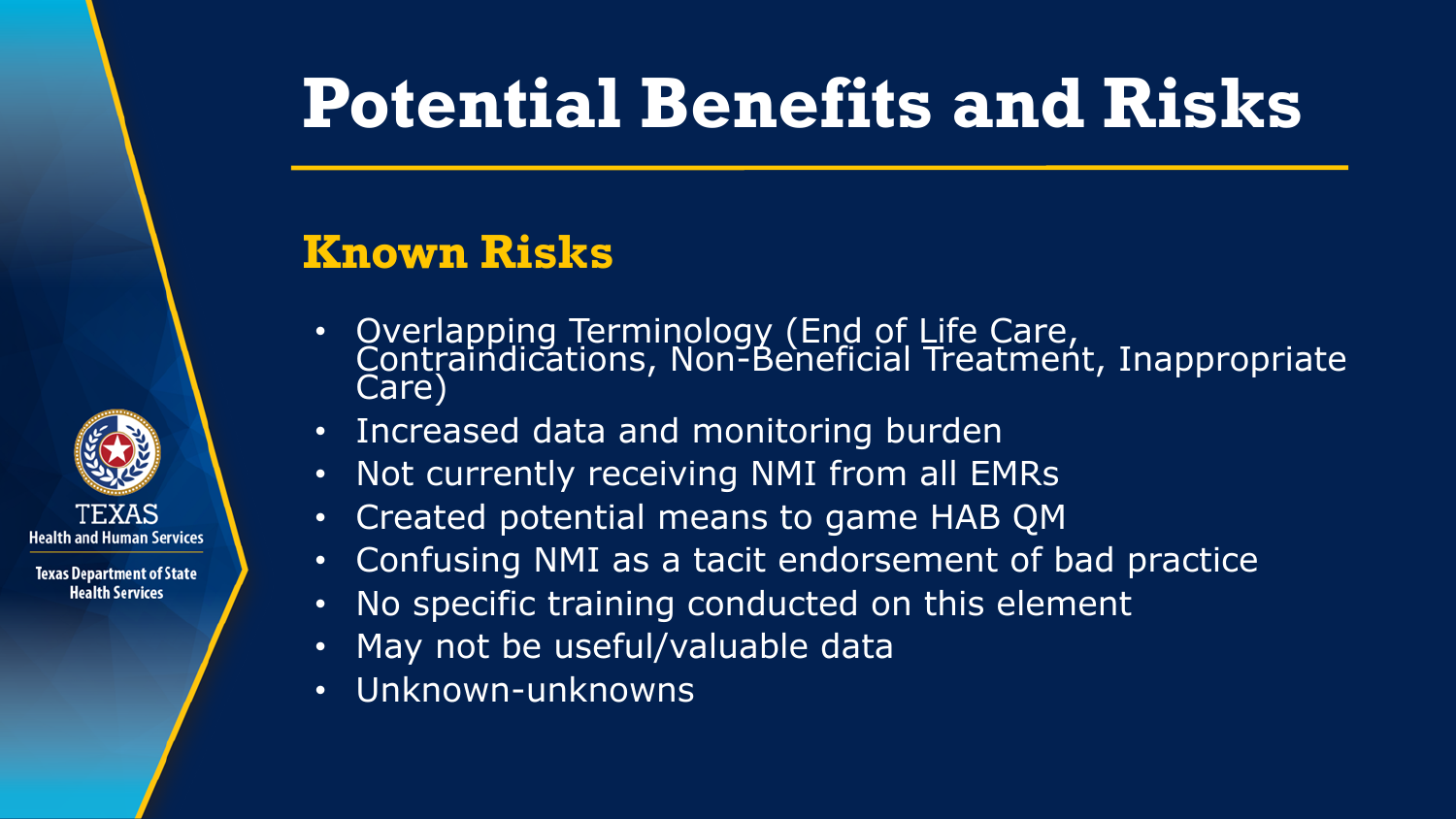### **Potential Benefits and Risks**

#### **Benefits**

- Increase understanding of actual practice
- Align ARIES to physician practice
- "Sensitize" ARIES to patient need
- Better reflect outcomes in HABQM reports
- Allows monitoring of abuse/incorrect use
- Opportunity to reclusively evaluate and understand

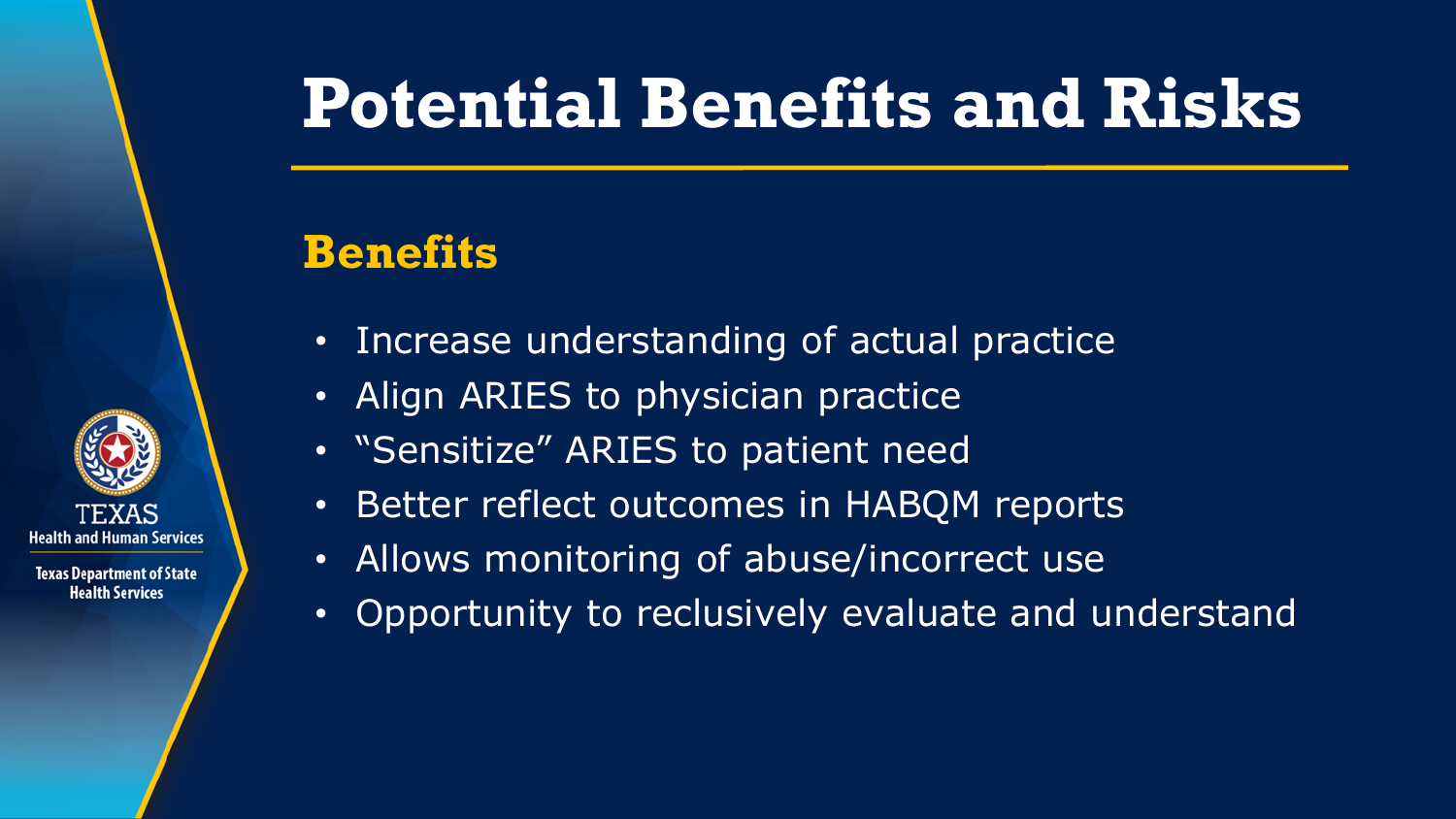## **QM Plan**



- Baseline frequency of NMI use 2019- 2020
- Evaluate baseline for gaps and abuse
- Validate baseline
- Estimate natural variance
- Monitor for unexpected variance in subsequent years